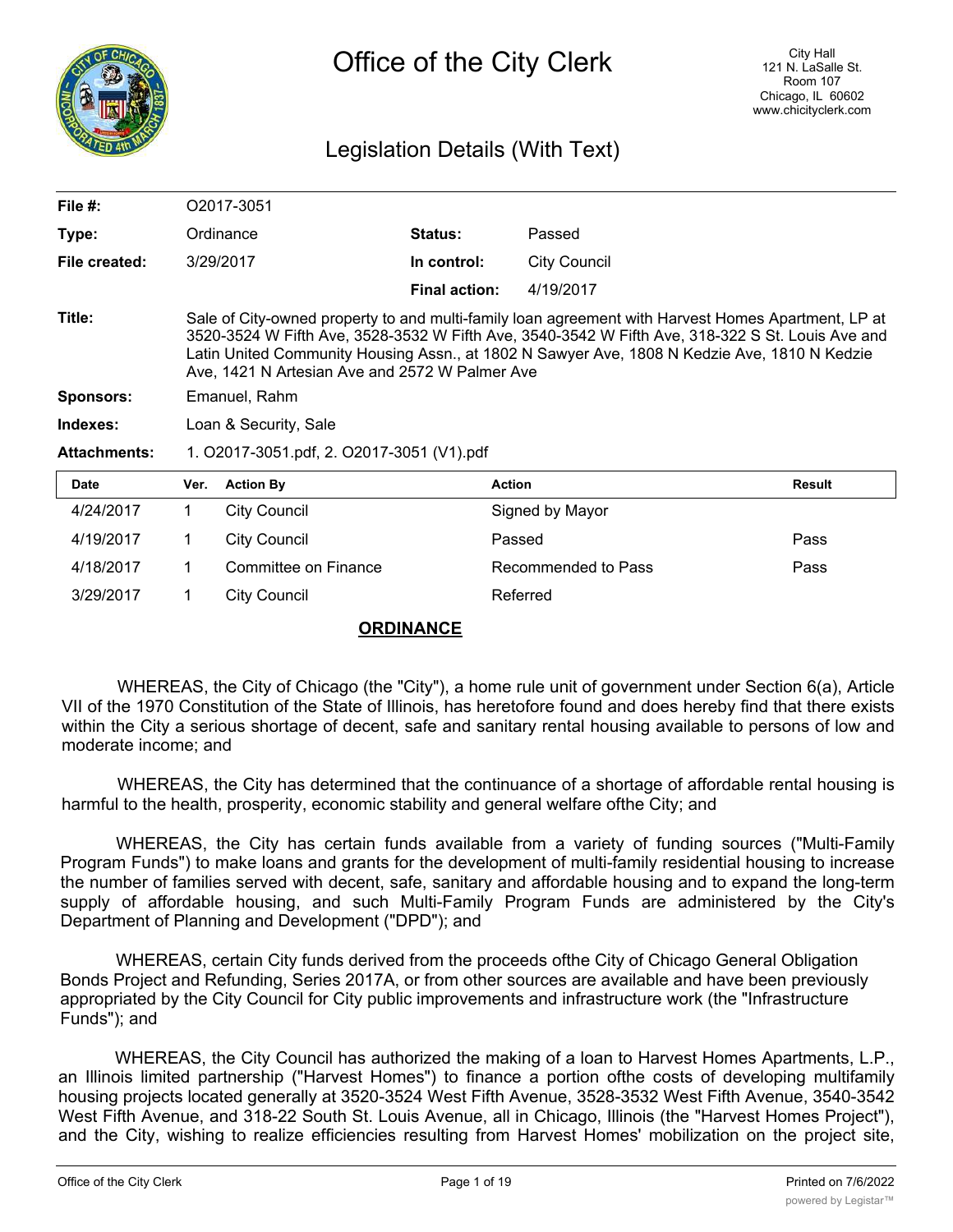wishes to reimburse The People's Community Development Association of Chicago, an Illinois not-for-profit corporation which is affiliated with Harvest Homes ("PCDAC") for the cost of certain public improvements on or near the site incurred by PCDAC in connection with the Harvest Homes Project, including, without limitation, such work as is described on Exhibit E hereto and hereby incorporated herein, with such additions and/or deletions as are approved by the Authorized Officer; and

WHEREAS, DPD has preliminarily reviewed and approved the making of a loan to Tierra Linda Limited Partnership, an Illinois limited partnership (the "Borrower"), of which Tierra Linda, LLC, an Illinois limited liability company, is the sole general partner (of which Latin United Community Housing Association, an Illinois not-for-profit corporation is the sole member), in an amount not to exceed \$5,000,000 (the "Loan"), to be funded from Multi-Family Program Funds pursuant to the terms and conditions set forth in Exhibit A attached hereto and made a part hereof; and

WHEREAS, Latin United Community Housing Association, or an affiliate thereof (collectively hereinafter referred to as "LUCHA"), desires to purchase the vacant, City-owned parcels of real property commonly known as 1802 N. Sawyer Avenue, 1808 N. Kedzie Avenue, 1810 N. Kedzie

1

Avenue, 1421 N. Artesian Avenue and 3572 W. Palmer Street, Chicago, Illinois (the "City Property"), for the sum of Five and 00/100 Dollars (\$5.00) (i.e., \$1.00 per parcel), and which are legally described in Exhibit B attached hereto; and

WHEREAS, the appraised aggregate fair market value ofthe City Property is Nine Hundred Ten Thousand Dollars (\$910,000); and

WHEREAS, LUCHA proposes to immediately reconvey the City Property to the Borrower; and

WHEREAS, in relation to the Bickerdike Property (as defined below), the City has previously entered into that certain Redevelopment Agreement - New Homes for Chicago Program -Bickerdike Redevelopment Corporation (the "Original Bickerdike RDA"), with Bickerdike Redevelopment Corporation, an Illinois not-forprofit corporation ("Bickerdike"), dated as of November 30, 2007, and recorded with the Office of the Recorder of Deeds of Cook County, Illinois (the "Recorder's Office) on December 4, 2007, as document number 0733839091; and

WHEREAS, LUCHA proposes to become the owner of that certain real property commonly known as 1858 N. Spaulding Avenue and 1929 N. Drake Avenue, Chicago, Illinois, and legally described in Exhibit C attached hereto (the "Bickerdike Property", together with the City Property to be referred to herein as the "Conveyed Property"), as further described below; and

WHEREAS, the Borrower is anticipated to become the owner of certain real property identified on Exhibit D attached hereto (the "Private Property", and collectively with the Conveyed Property, to be referred to herein as the "Property"); and

WHEREAS, the Borrower proposes to construct on the Property a multifamily housing project as described in Exhibit A attached hereto and incorporated herein (the "Project"); and

WHEREAS, in connection with such Project, certain public improvement work needs to be accomplished, and the City wishes to retain LUCHA to cause such work to be accomplished, including, without limitation, such work as is described on Exhibit F hereto and hereby incorporated herein, with such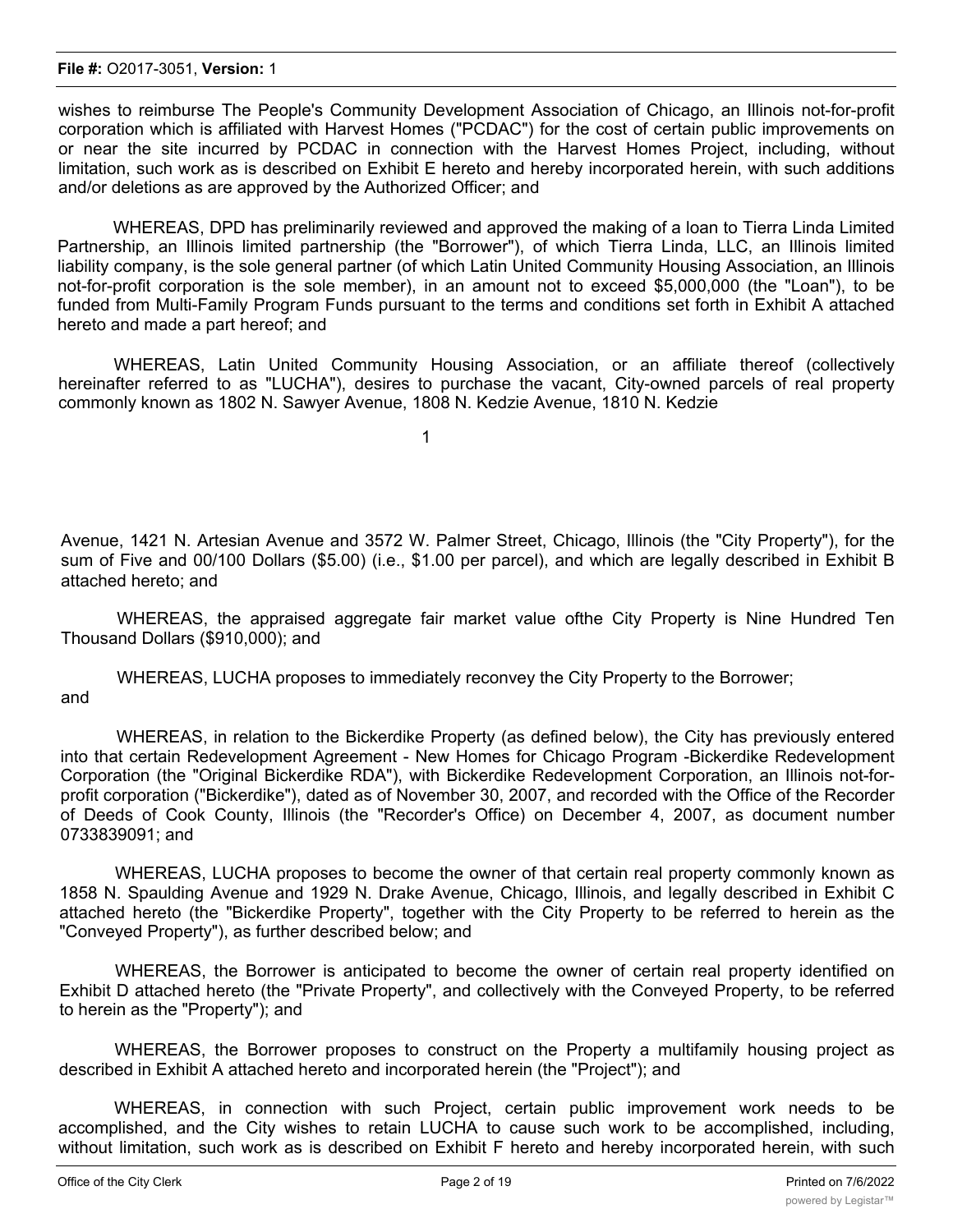additions and/or deletions as are approved by the Authorized Officer; and

WHEREAS, pursuant to the Original Bickerdike RDA, Bickerdike was required to develop affordable, owner-occupied housing in accordance with the Original Bickerdike RDA, on those certain lots legally described in Exhibit B ofthe Original Bickerdike RDA; and

WHEREAS, the City and Bickerdike entered into that certain First Amendment to Redevelopment Agreement (the "Bickerdike First Amendment"), dated as of June 7, 2010, and recorded with the Recorder's Office on July 22, 2010, as document number 1020331094 (the Original Bickerdike RDA, as amended by the Bickerdike First Amendment, the "Bickerdike RDA"); and

WHEREAS, due to a change in housing market conditions, the Bickerdike First Amendment deleted four (4) City lots from the list of lots legally described in Exhibit B of the Original Bickerdike RDA; and

WHEREAS, pursuant to the Bickerdike RDA, the City has previously conveyed the parcels

2

legally described in Exhibit B of the Original Bickerdike RDA, as amended by the Bickerdike First Amendment, to Bickerdike, pursuant to the City's quit claim deeds dated November 30, 2007, and April 13, 2009, which deeds were recorded with the Recorder's Office on December 4, 2007, and April 21, 2009, respectively, as document numbers 0733839090 and 0911134071 ("Deed #1" and "Deed #2," respectively); and

WHEREAS, Bickerdike has not developed the Bickerdike Property, which were conveyed by the City to Bickerdike pursuant to Deed #1; and

WHEREAS, in relation to the Bickerdike Property, Bickerdike and the Illinois Housing Development Authority ("IHDA") have previously entered into that certain Illinois Affordable Housing Tax Credit Regulatory Agreement, dated as of November 30, 2007, and recorded with the Recorder's Office on December 4, 2007, as document number 0733839093, as amended and restated by that certain Amended and Restated Illinois Affordable Housing Tax Credit Regulatory Agreement (the "Amended and Restated IHDA Regulatory Agreement"), entered into between Bickerdike and IHDA dated September 9, 2011, and recorded with the Recorder's Office on September 23, 2011, as document number 1126631073; and

WHEREAS, the Amended and Restated IHDA Regulatory Agreement encumbers various parcels of real property, including the Bickerdike Property; and

WHEREAS, LUCHA and Bickerdike have proposed that Bickerdike convey the Bickerdike Property to the LUCHA, for immediate reconveyance to the Borrower, for the Project; and

WHEREAS, in order for Bickerdike to convey the Bickerdike Property to LUCHA, Bickerdike has proposed that the City release the Bickerdike Property from the Bickerdike RDA and the covenants set forth in Deed #1, concurrent with Bickerdike's conveyance ofthe Bickerdike Property to LUCHA, and subject to IHDA's releasing the Bickerdike Property from the Amended and Restated IHDA Regulatory Agreement and further subject to IHDA's entering into an Illinois Affordable Housing Tax Credit Regulatory Agreement for the Project with the LUCHA and the Borrower; and

WHEREAS, by Resolution No. 17-019-21, adopted by the Plan Commission ofthe City (the "Plan Commission") on February 16, 2017, the Plan Commission recommended the sale ofthe City Property; and

WHEREAS, public notices advertising the intent ofthe Department to enter into a negotiated sale with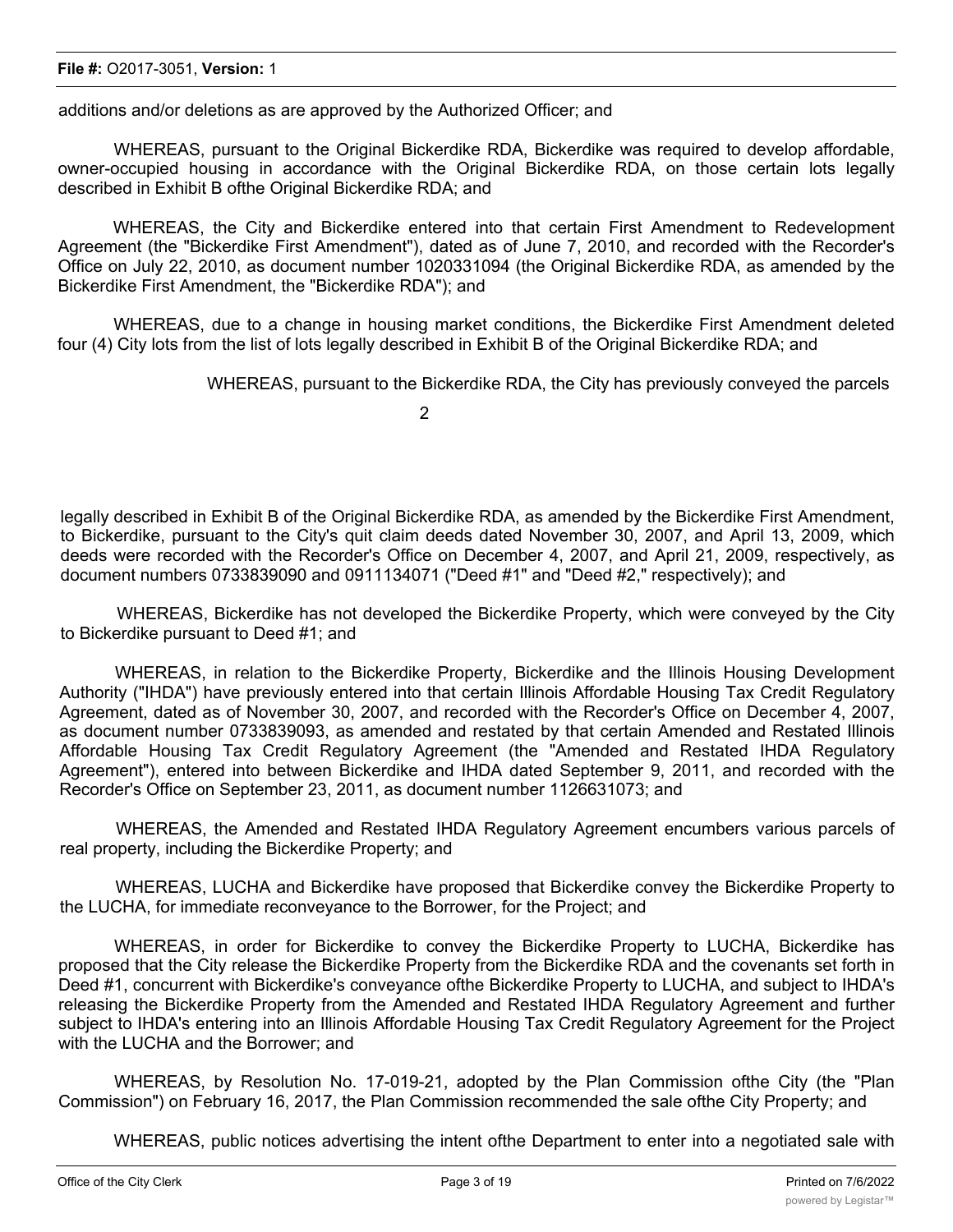LUCHA and requesting alternative proposals appeared in the Chicago Sun-Times on February 20, 23 and 27, 2017; and

WHEREAS, no alternative proposals have been received by the deadline indicated in the aforesaid notice; and

WHEREAS, the Illinois General Assembly pursuant to 20 ILCS 3805/7.28 (as supplemented, amended and restated from time to time, the "Act") has authorized a program allowing the allocation of certain tax credits for qualified donations made in connection with affordable housing projects; and

WHEREAS, on January 16, 2002, the City Council enacted an ordinance published in the Journal of Proceedings for such date at pages 77362 through 77366, inclusive, as amended by an

3

"ordinance adopted by City Council on September 4, 2003 and published in the Journal of Proceedings for such date at pages 6475 through 6626, inclusive, which authorized the establishment of a program (as supplemented, amended and restated from time to time, the "Donation Tax Credit Program") to be implemented by DPD in connection with the use of certain tax credits authorized by the Act; and

WHEREAS, the City's conveyance of the City Property to LUCHA may qualify under the Donation Tax Credit Program as an eligible donation, and may generate certain additional proceeds for the Project; and

WHEREAS, LUCHA has applied to the Illinois Department of Commerce and Economic Opportunity ("DCEO") for a grant in the amount of approximately \$210,549 in connection with the Project, and may apply to other sources for a grant if those funds are not available from DCEO (the "DCEO Grant"); and

WHEREAS, if LUCHA receives the DCEO Grant from any source in connection with the Project, it is anticipated that LUCHA will make a loan of the proceeds of such DCEO Grant to the Borrower (the "Sponsor Loan") for use in connection with the Project, which such Sponsor Loan may have a fixed rate of interest not to exceed 8% per annum or another interest rate acceptable to the Authorized Officer (as hereinafter defined), and which such Sponsor Loan may be secured by a mortgage on the Property junior to the lien of the City Mortgage (as defined on Exhibit A hereto); and

**WHEREAS, the making of the Sponsor Loan may reduce the amount of the Loan, but the making ofthe Sponsor Loan is not a condition to the making of the Loan; now, therefore,**

### **BE IT ORDAINED BY THE CITY COUNCIL OF THE CITY OF CHICAGO:**

SECTION 1. Incorporation of Recitals. The above recitals are expressly incorporated in and made a part of this ordinance as though fully set forth herein.

SECTION 2. Loan. Upon the approval and availability of the Additional Financing as shown in Exhibit A hereto, the Commissioner (the "Commissioner") of DPD or any successor department thereto and a designee ofthe Commissioner (collectively, the "Authorized Officer") are each hereby authorized, subject to approval by the Corporation Counsel, to enter into and execute such agreements and instruments, and perform any and all acts as shall be necessary or advisable in connection with the implementation of the Loan. The Authorized Officer is hereby authorized, subject to the approval of the Corporation Counsel, to negotiate any and all terms and provisions in connection with the Loan which do not substantially modify the terms described in Exhibit A hereto. Upon the execution and receipt of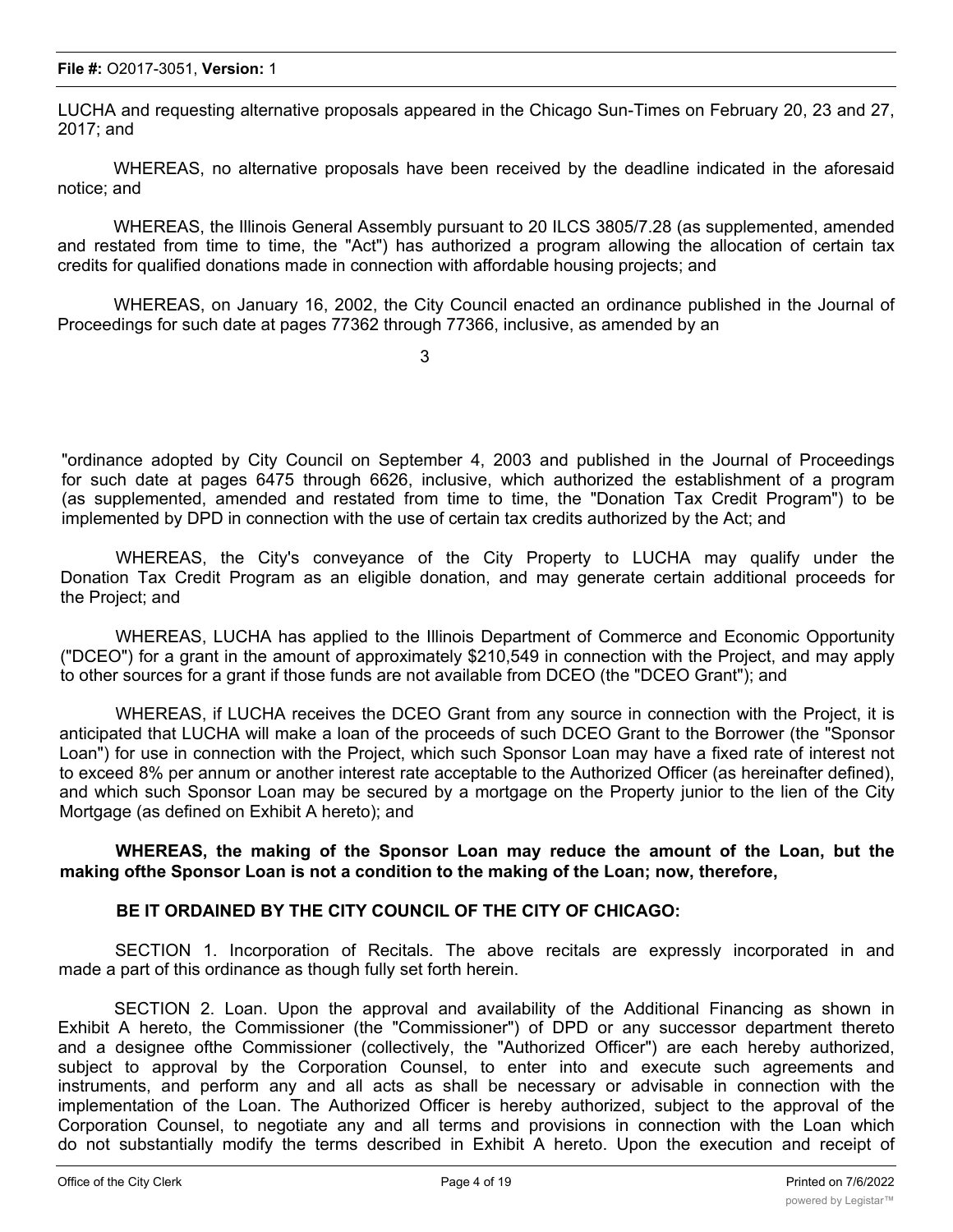proper documentation, the Authorized Officer is hereby authorized to disburse the proceeds ofthe Loan to the Borrower.

SECTION 3. Qualification as Affordable Housing. The Project shall be deemed to qualify as "Affordable Housing" for purposes of Chapter 16-18 ofthe Municipal Code of Chicago. Section 2-45- 115 of the Municipal Code of Chicago shall not apply to the Project or the Property (as defined on Exhibit A hereto).

SECTION 4. Agreement. The sale of the City Property to LUCHA in the amount of Five and 00/100 Dollars (\$5.00) is hereby approved. This approval is expressly conditioned upon the City entering into a regulatory agreement with the Borrower in connection with the Project (the "Regulatory Agreement").

4

SECTION 5. Deed. The Mayor or his proxy is authorized to execute, and the City Clerk is authorized to attest, one or more quitclaim deeds conveying the City Property to LUCHA, or to a land trust of which LUCHA is the sole beneficiary, or to a business entity of which the LUCHA is the sole controlling party or which is comprised of the same principal parties, for immediate re-conveyance to the Borrower, subject to those covenants, conditions and restrictions set forth in the Regulatory Agreement.

The following provisions shall govern the City's conveyance ofthe City Property to LUCHA:

(i) Form of Quitclaim Deed. The City shall convey to LUCHA title to the City Property by quitclaim deed for the sum of Five and 00/100 Dollars (\$5.00), which shall be paid by LUCHA to the City on the date the City conveys the City Property. LUCHA acknowledges and agrees that the City Property has an appraised fair market value price of approximately Nine Hundred Ten Thousand Dollars (\$910,000). Without limiting the quitclaim nature ofthe deed, the conveyance of and title to the City Property shall, in addition to the provisions of this Ordinance, be subject to:

- a) general real estate taxes and any special assessments or other taxes;
- b) all easements, encroachments, covenants and restrictions of record and not

shown of record;

- (c) such other title defects as may exist; and
	- (d) any and all exceptions caused by the acts of LUCHA, its affiliates or

its agents.

ii) Taxes. The City shall use reasonable efforts to obtain the waiver or release of any delinquent real estate taxes or tax liens on the City Property prior to the closing, to the extent such taxes or tax liens can be waived or released through submission of an abatement letter to the Cook County Treasurer, a motion to vacate a tax sale or a petition for exemption. If the City is unable to obtain the waiver or release of any such tax liens or is unable to cause the title company to insure over such tax liens, or if the City Property is encumbered with any other unpermitted exceptions, LUCHA shall have the option to do one of the following: (a) accept title to the City Property subject to the unpermitted exceptions, which shall then become permitted exceptions; or (b) terminate this Agreement by delivery of written notice to the City at least fourteen (14) days prior to the closing date.

iii) Financing. Neither LUCHA nor the Borrower shall, without prior written consent of the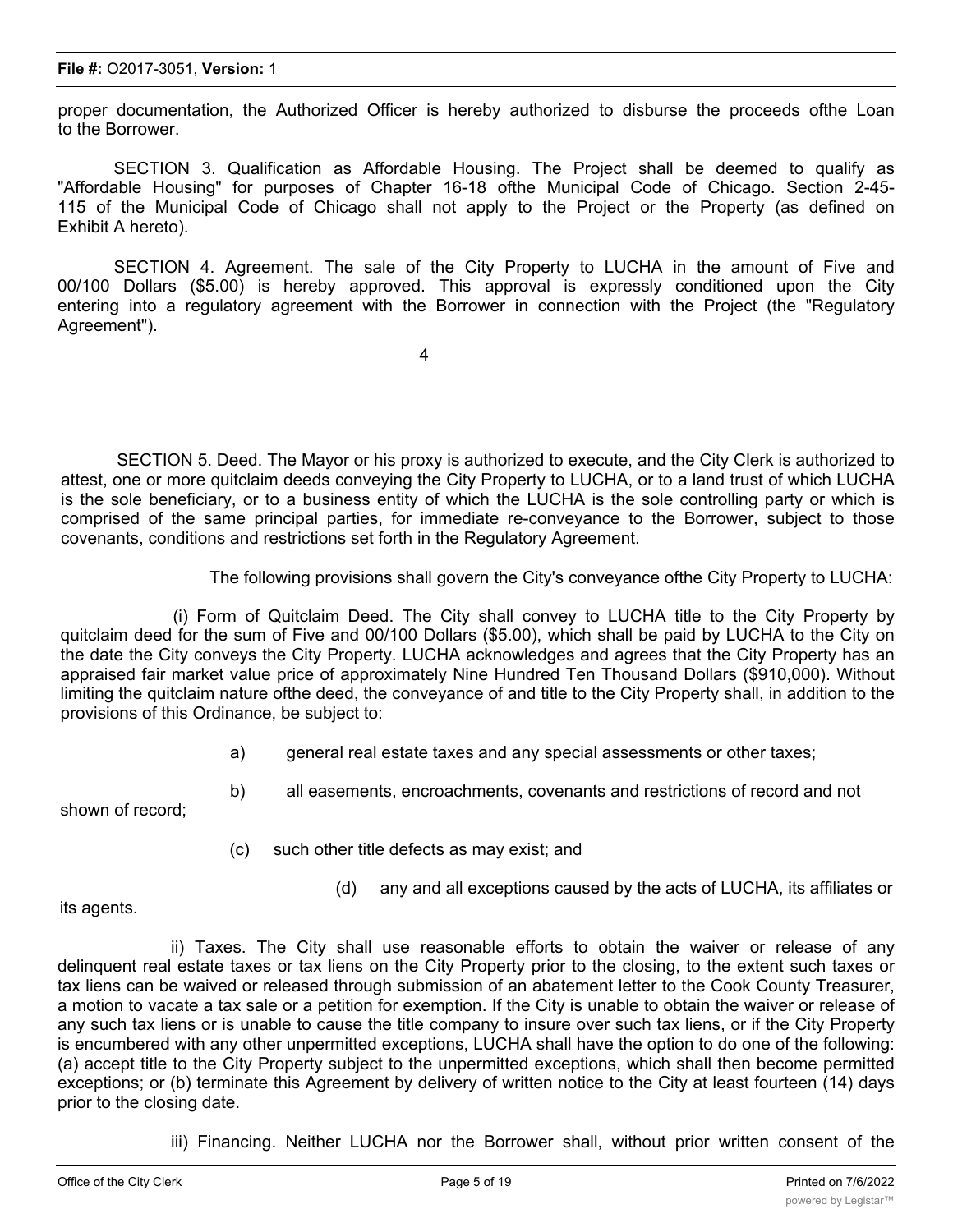Department, which shall be in the Department's sole discretion, engage in any financing or other transaction which would create an encumbrance or lien on the City Property (other than Financing described on Exhibit A).

iv) Closing. The closing for the City Property to LUCHA and LUCHA's reconveyance of the City Property to the Borrower shall take place simultaneously and sequentially and on such date and at such place as the parties may mutually agree to in writing.

(v) Recordation of Quitclaim Deed. LUCHA shall promptly record, or cause to be

5

' recorded, the quitclaim deed(s) for the City Property in the Office of the Recorder of Deeds of Cook County, Illinois. LUCHA or the Borrower shall pay all costs for so recording the quitclaim deed.

(vi) Escrow. In the event that LUCHA requires conveyance through an escrow, LUCHA shall pay all escrow fees.

(vii) "AS IS" SALE. LUCHA ACKNOWLEDGES THAT IT HAS HAD ADEQUATE OPPORTUNITY TO INSPECT AND EVALUATE THE STRUCTURAL, PHYSICAL AND ENVIRONMENTAL CONDITION AND RISKS OF THE PROPERTY AND ACCEPTS THE RISK THAT ANY INSPECTION MAY NOT DISCLOSE ALL MATERIAL MATTERS AFFECTING THE PROPERTY (AND ANY IMPROVEMENTS THEREON). LUCHA OR THEIR REPRESENTATIVE MUST OBTAIN A RIGHT OF ENTRY AGREEMENT FROM THE CITY PRIOR TO ACCESSING THE PROPERTY AT ANY TIME PRIOR TO CONVEYANCE. THE CITY MUST APPROVE THE SCOPE OF WORK ASSOCIATED WITH THE RIGHT OF ENTRY BEFORE IT IS CONDUCTED. LUCHA AGREES TO ACCEPT THE PROPERTY IN ITS "AS IS," "WHERE IS" AND "WITH ALL FAULTS" CONDITION AT CLOSING WITHOUT ANY COVENANT, REPRESENTATION OR WARRANTY, EXPRESS OR IMPLIED, OF ANY KIND, AS TO THE STRUCTURAL, PHYSICAL OR ENVIRONMENTAL CONDITION OF THE PROPERTY OR THE SUITABILITY OF THE PROPERTY FOR ANY PURPOSE WHATSOEVER. LUCHA ACKNOWLEDGES THAT IT IS RELYING SOLELY UPON ITS OWN INSPECTION AND OTHER DUE DILIGENCE ACTIVITIES AND NOT UPON ANY INFORMATION (INCLUDING, WITHOUT LIMITATION, ENVIRONMENTAL STUDIES OR REPORTS OF ANY KIND) PROVIDED BY OR ON BEHALF OF THE CITY OR ITS AGENTS OR EMPLOYEES WITH RESPECT THERETO. LUCHA AGREES THAT IT IS LUCHA'S SOLE RESPONSIBILITY AND OBLIGATION TO PERFORM ANY ENVIRONMENTAL REMEDIATION WORK AND TAKE SUCH OTHER ACTION AS IS NECESSARY TO PUT THE PROPERTY IN A CONDITION WHICH IS SUITABLE FOR ITS INTENDED USE.

(viii) Environmental Requirements:

1. Phase I Environmental Site Assessment (ESA) must be conducted in conformance with ASTM E- 1527-13 is required and must be performed within 180 days prior to closing. A reliance letter naming the City of Chicago as an authorized user must be provided by the environmental professional conducting the Phase I ESA. The City's Department of Fleet and Facility Management ("2FM") believes that the former presence of a roofing contractor at 1757 N. Drake Ave. and the historical operation of the Almira Iron Works adjacent to 1822 N. Sawyer Ave. constitute Recognized Environmental Conditions ("RECs") which must undergo further investigation.

2. LUCHA acknowledges that 1757 N. Drake Ave. and 1822 N. Sawyer Ave. have not been fully characterized, and agrees to conduct a Phase II investigation, including sampling sufficient to determine whether the Property needs to be included in the Site Remediation Program ("SRP") administered by the Illinois Environmental Protection Agency ("IEPA") based on paragraph 3 below.

 $\mathcal{L}_{\mathcal{A}}$  any successor department thereto shall have the right to review and approximately to the sampling to the sampling to  $\mathcal{A}$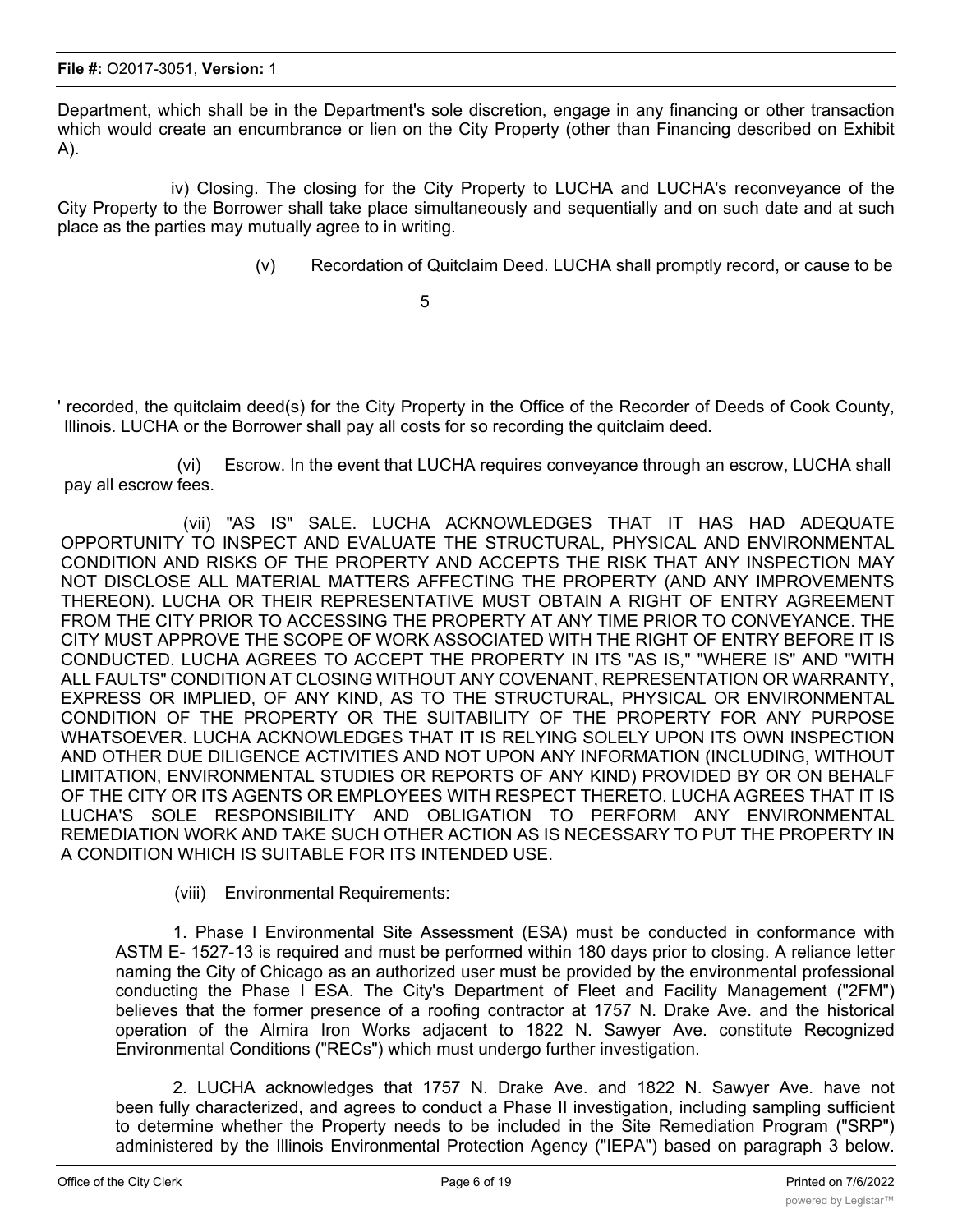2FM or any successor department thereto shall have the right to review and approve to the sampling plan and results, and any site investigation reports prepared in connection therewith. Upon 2FM's request, the Developer shall perform additional tests for the purpose of determining whether the Property satisfies lEPA's Tiered Approach to Corrective Action Objectives ("TACO") Tier 1 residential criteria; except that Developer is not required to perform such additional tests if IEPA has provided Developer with a written determination that the Property satisfies lEPA's TACO Tier 1 residential criteria

6

based on existing tests.

3. In the event that soil and/or groundwater impacts exceeding lEPA's TACO Tier 1 residential criteria are identified, LUCHA must enroll the Project site(s) in the IEPA SRP and obtain a comprehensive residential No Further Remediation Letter(s).

4. LUCHA shall undertake all investigation, removal, response, disposal, remediation and other activities that may be required and take all necessary and proper steps to obtain a comprehensive residential Final No Further Remediation Letter(s) ("Final NFR Letter(s)") from the IEPA approving the use of the Property for the Project.

5. Any underground storage tanks ("USTs") identified must be removed and closed in accordance with applicable regulations and any identified leaking USTs must be properly addressed in accordance with 35 III. Adm. Code 734.

6. LUCHA shall be solely responsible for all site preparation, SRP and environmental oversight costs, including, but not limited to, report preparation, IEPA fees, remediation oversight, the removal of soil, pre-existing building foundations, soil exceeding the lEPA's Tiered Approach to Cleanup Objectives for the proposed uses ofthe Project, and demolition debris, the removal, disposal, storage, remediation, removal or treatment of "Hazardous Substances" (as defined below) from the Property, and the construction of any engineered barriers required to obtain the Final NFR Letter. "Hazardous Substance" means any toxic substance, hazardous substance, hazardous material, hazardous chemical or hazardous, toxic or dangerous waste defined or qualifying as such in (or for the purposes of) any Environmental Laws, or any pollutant, toxic vapor, or contaminant, and shall include, but not be limited to, petroleum (including crude oil or any fraction thereof), any radioactive material or by-product material, polychlorinated biphenyls and asbestos in any form or condition.

7. The City, acting through 2FM, shall have the right to review and approve in advance all documents submitted to the IEPA under the SRP, as amended or supplemented from time to time, including, without limitation, the Comprehensive Site Investigation Report/Remedial Objectives Report/Remedial Action Report, the Remedial Action Completion Report, the Comprehensive Draft NFR Letter, the Final NFR Letter and any changes thereto.

8. LUCHA shall promptly transmit to the City copies of all SRP Documents prepared or received after the date hereof, including, without limitation, any written communications delivered to or received from the IEPA or other regulatory agencies with respect to the Remediation Work.

9. LUCHA acknowledges and agrees that the City will not issue a Certificate of Completion or a Certificate of Occupancy for the Project and occupancy may not occur until the IEPA has issued, and the City has approved, a Final NFR Letter for the Project.

 $\frac{1}{\sqrt{1-\frac{1}{\sqrt{1-\frac{1}{\sqrt{1-\frac{1}{\sqrt{1-\frac{1}{\sqrt{1-\frac{1}{\sqrt{1-\frac{1}{\sqrt{1-\frac{1}{\sqrt{1-\frac{1}{\sqrt{1-\frac{1}{\sqrt{1-\frac{1}{\sqrt{1-\frac{1}{\sqrt{1-\frac{1}{\sqrt{1-\frac{1}{\sqrt{1-\frac{1}{\sqrt{1-\frac{1}{\sqrt{1-\frac{1}{\sqrt{1-\frac{1}{\sqrt{1-\frac{1}{\sqrt{1-\frac{1}{\sqrt{1-\frac{1}{\sqrt{1-\frac{1}{\sqrt{1-\frac{1}{\sqrt{1-\frac{1}{\sqrt{1-\frac{1$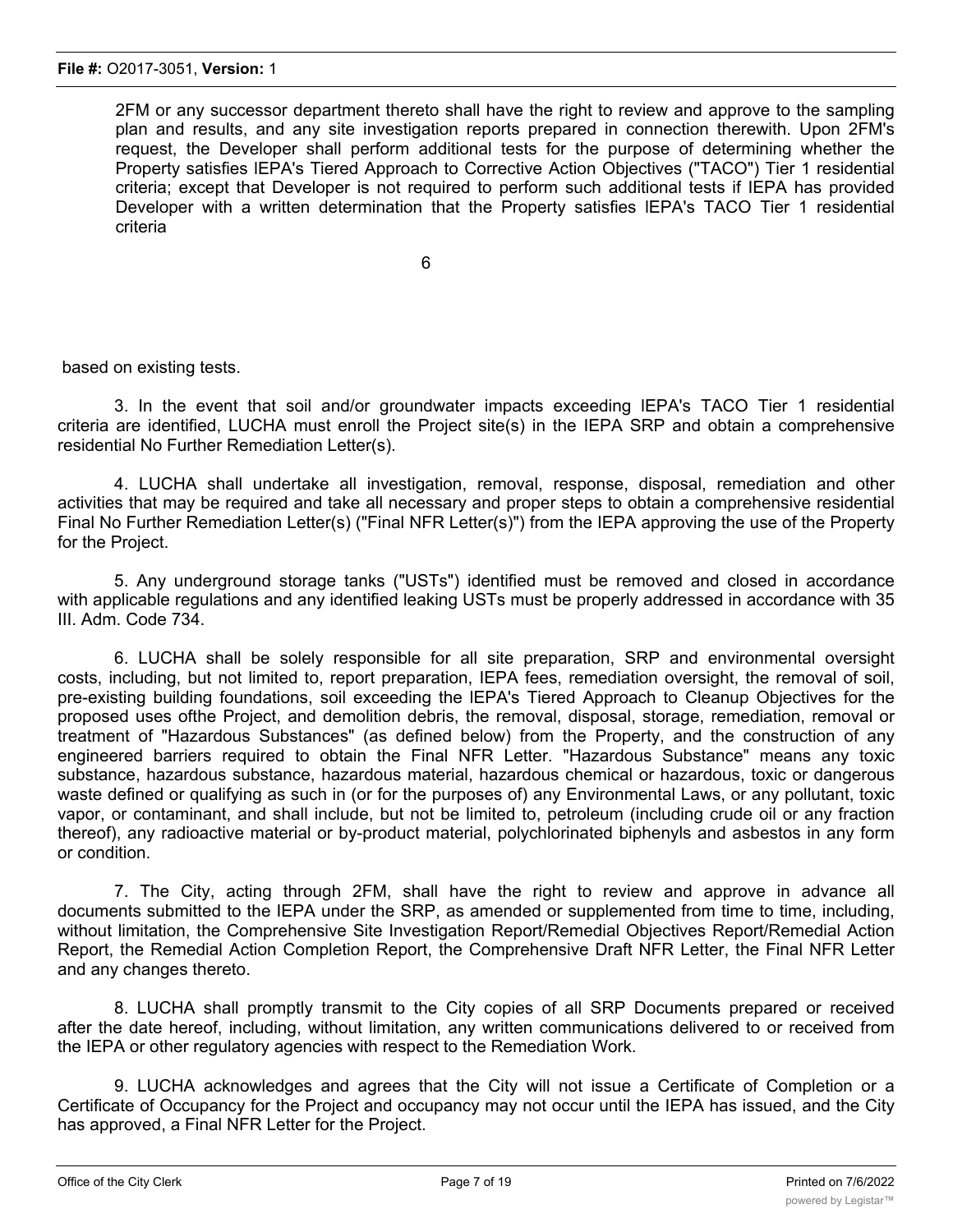10. LUCHA must record and abide by the terms and conditions of the Final NFR Letter, including but not limited to the maintenance of all preventative, engineering and institutional controls.

11. LUCHA must comply with all applicable "Environmental Laws" (as defined below). "Environmental Laws" means any and all Laws (as defined below) relating to the regulation and protection of human health, safety, the environment and natural resources now or hereafter in effect, as amended or supplemented from time to time, including, without limitation, the Comprehensive Environmental Response, Compensation and Liability Act, 42 U.S.C. § 9601 et seq., the Resource Conservation and Recovery Act, 42 U.S.C. § 6901 et seq., the Hazardous Materials Transportation Act, 49 U.S.C. § 5101 et seq., the Federal Water Pollution Control Act, 33 U.S.C. § 1251 et seq., the Clean Air Act, 42 U.S.C. § 7401 et seq., the Toxic Substances Control Act, 15 U.S.C. § 2601 et seq., the Federal Insecticide, Fungicide, and Rodenticide Act, 7 U.S.C. § 136 etseq., the Occupational Safety and Health Act, 29 U.S.C. § 651 et seq., any and all regulations promulgated under such Laws, and all analogous state and local counterparts or equivalents of such Laws, including, without limitation, the Illinois Environmental Protection Act, 415 ILCS 5/1 et seq., and the common law, including, without limitation, trespass and nuisance. "Laws" means all applicable federal, state and local statutes, laws, ordinances, codes, rules, regulations, orders and judgments, including, without limitation, Sections 7-28 and 11-4 ofthe Municipal Code of Chicago relating to waste disposal (collectively, "Laws")

(ix) Release and Indemnification.

1. LUCHA, on behalf of itself and on behalf of its officers, directors, employees, successors, assigns and anyone claiming by, through or under them (collectively, the "Developer Parties"), or anyone claiming by, through, or under the Developer Parties, hereby releases, relinquishes and forever discharges the City from and against any and all Losses which LUCHA or any of the Developer Parties ever had, now have, or hereafter may have, whether grounded in tort or contract or otherwise, in any and all courts or other forums, of whatever kind or nature, whether known or unknown, arising out of or in any way connected with, directly or indirectly (a) any environmental contamination, pollution or hazards associated with the Property or any improvements, facilities or operations located or formerly located thereon, including, without limitation, any release, emission, discharge, generation, transportation, treatment, storage or disposal of Hazardous Substances, or threatened release, emission or discharge of Hazardous Substances; (b) the structural, physical or environmental condition of the Property, including, without limitation, the presence or suspected presence of Hazardous Substances in, on, under or about the Property or the migration of Hazardous Substances from or to other property, unless the Hazardous Substances migrate from property owned by the City to the Property; (c) any violation of, compliance with, enforcement of or liability under any Environmental Laws, including, without limitation, any Losses arising under CERCLA, and (d) any investigation, cleanup, monitoring, remedial, removal or restoration work required by any federal, state or local governmental agency or political subdivision or other third party in connection or associated with the Property or any improvements, facilities or operations located or formerly located thereon (collectively, "Released Claims"). Furthermore, the Developer shall defend, indemnify, and hold the City harmless from and against any and all Losses which may be made or asserted by any third parties arising out of or in any way connected with, directly or indirectly, any of the Released Claims.

2. The covenant of release set forth in this provision (ix) shall run with the Property, and shall be binding upon all successors and assigns of LUCHA with respect to the Property, including, without limitation, each and every person, firm, corporation, limited

8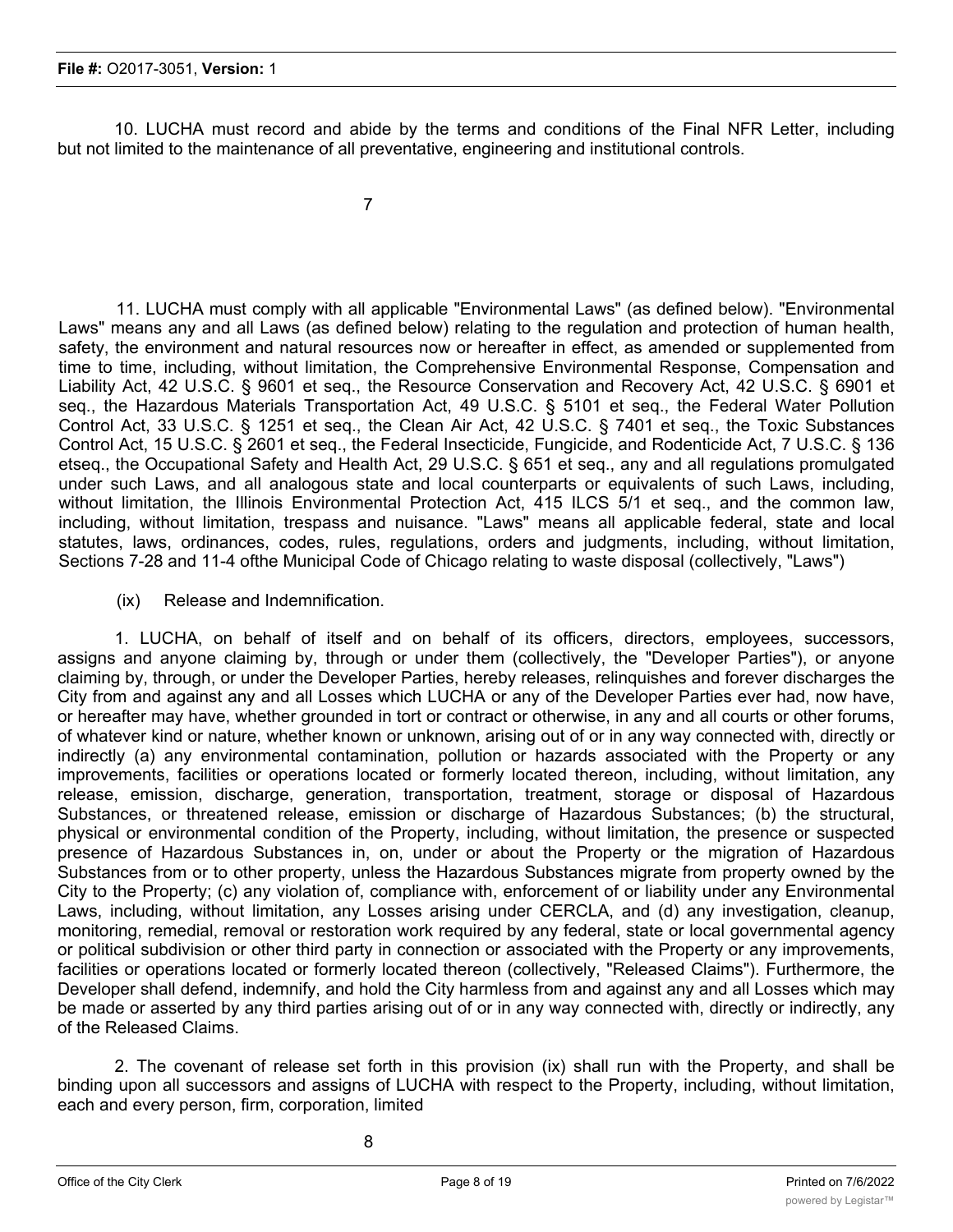liability company, trust or other entity owning, leasing, occupying, using or possessing any portion of the Property under or through LUCHA following the date of the Deed. LUCHA acknowledges and agrees that the foregoing covenant of release constitutes a material inducement to the City's conveying the Property to LUCHA, and that, but for such release, the City would not have agreed to convey the Property to LUCHA for the Purchase Price. It is expressly agreed and understood by and between LUCHA and the City that, should any future obligation of LUCHA, or any of the Developer Parties, arise or be alleged to arise in connection with any environmental, soil or other condition ofthe Property, neither LUCHA, nor any of the Developer Parties, will assert that those obligations must be satisfied in whole or in part by the City because this provision (ix) contains a full, complete and final release of all such claims.

3. This provision (ix) shall survive the closing of the City's conveyance of the Property to LUCHA and any termination ofthe Loan agreement (regardless ofthe reason for such termination).

(x) Reconveyance Deed. Prior to the City's conveyance of the City Property to LUCHA, LUCHA shall deliver to the City a special warranty deed for the City Property in recordable form naming the City as grantee, for possible recording in the event LUCHA defaults under the Loan or the tax credit regulatory agreement, and such default is not cured in accordance with the terms ofthe Loan or the regulatory agreement; provided, however, the City will return the reconveyance deed to LUCHA promptly following the later of the City's issuing a certificate of completion for the Project and LUCHA's renting each of the residential dwelling units that comprise the Project.

SECTION 6. Release. The Commissioner is hereby authorized to release the Bickerdike Property from the Bickerdike RDA and to consent to Bickerdike's conveyance of the Bickerdike Property to the LUCHA, for immediate reconveyance to the Borrower, for the Project, and to negotiate and, subject to the approval of the Corporation Counsel, to execute such documents (including an amendment to the Bickerdike RDA) as are necessary to effectuate such release and consent.

SECTION 7. Donation Tax Credits. The City hereby approves the conveyance ofthe City Property and the Bickerdike Property. The conveyance of the City Property is approved as a donation to LUCHA from the City under the Donation Tax Credit Program in connection with the Project. The Authorized Officer is hereby authorized to transfer the tax credits allocated to the City under the Donation Tax Credit Program in connection with the conveyance ofthe City Property to an entity satisfactory to the Authorized Officer on such terms and conditions as are satisfactory to the Authorized Officer (the "Transfer"). The proceeds, if any, received by the City in connection with the Transfer are hereby appropriated, and the Authorized Officer is hereby authorized to use such proceeds, to make a grant to LUCHA, in his or her sole discretion, for use in connection with the Project (the "Grant"). Upon the execution and receipt of proper documentation, the Authorized Officer is hereby authorized to disburse the proceeds ofthe Grant to LUCHA.

#### **SECTION 8. Infrastructure Work: Harvest Homes Project and the Project.**

(i) Harvest Homes. The City is hereby authorized to reimburse PCDAC from the Infrastructure Funds, in an amount not to exceed THREE HUNDRED SEVENTY

9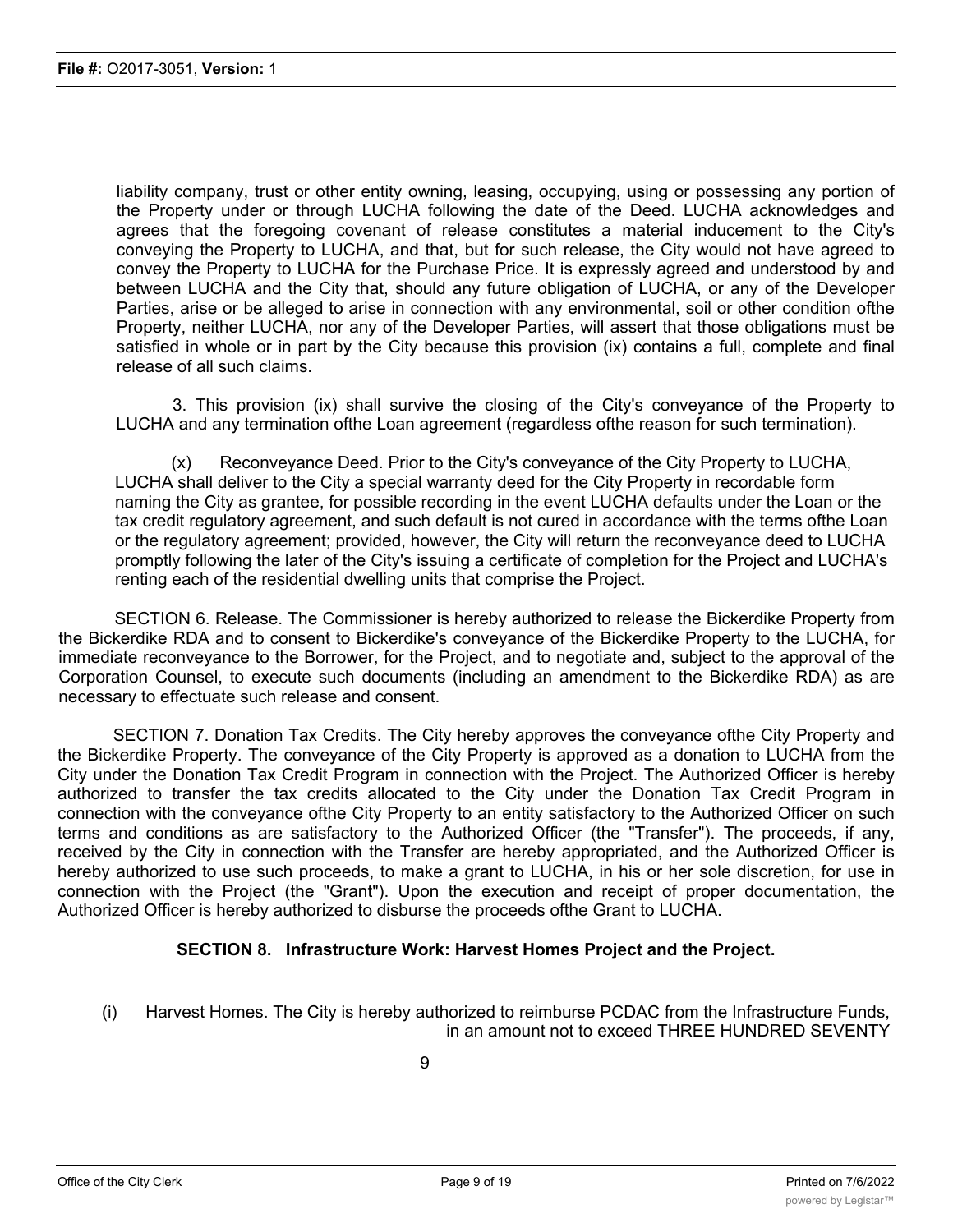FIVE THOUSAND DOLLARS (\$375,000) (the "Harvest Infrastructure Funds"), for

 certain City infrastructure work accomplished by PCDAC adjoining or near the site of the Harvest Homes Project, which such work is generally described in Exhibit E to this Ordinance, with such additions and/or deletions as are approved by the Authorized Officer.

- ii) The Project. The City is hereby authorized to retain LUCHA to accomplish certain City infrastructure work adjoining or near the site ofthe Project, which such work is generally described in Exhibit F to this Ordinance, with such additions and/or deletions as are approved by the Authorized Officer and may be paid for from the Infrastructure Funds. LUCHA shall cause such work to be completed pursuant to standards required by the Authorized Officer for an amount not to exceed THREE HUNDRED THOUSAND DOLLARS (\$300,000) (the "Project Infrastructure Funds").
- iii) The Authorized Officer is hereby authorized to enter into such amendments, agreements, and/or any other documents required to accomplish the purposes of this Section 8. Upon the execution and receipt of proper documentation, the Authorized Officer is hereby authorized to disburse the Harvest Infrastructure Funds to PCDAC and the Project Infrastructure Funds to LUCHA.

SECTION 9. Severance. To the extent that any ordinance, resolution, rule, order or provision of the Municipal Code of Chicago, or part thereof, is in conflict with the provisions of this ordinance, the provisions of this ordinance shall control. If any section, paragraph, clause or provision of this ordinance shall be held invalid, the invalidity of such section, paragraph, clause or provision shall not affect any of the other provisions of this ordinance.

SECTION 10. Effective Date. This ordinance shall be effective as ofthe date of its passage and approval.

> **10** EXHIBIT A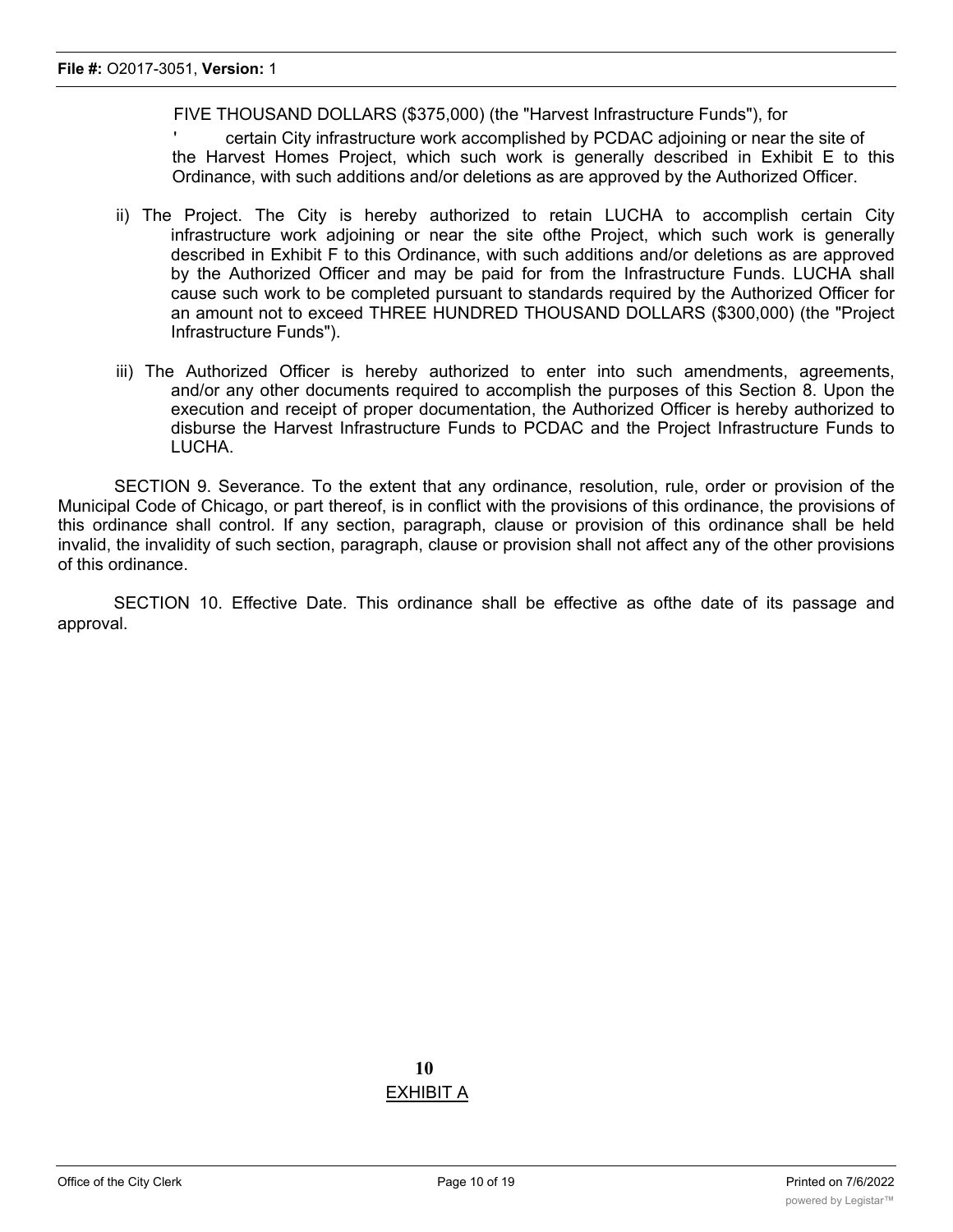Tierra Linda Limited Partnership, an Illinois limited partnership with Tierra Linda, LLC, an Illinois limited liability company, (of which Latin United Community Housing Association, an Illinois not-for-profit corporation, is the sole member), as the sole general partner (the "General Partner") and others to be hereafter selected as the limited partners.

Acquisition of land and construction of approximately twelve (12) buildings containing an aggregate of approximately 45 residential dwelling units located generally at the addresses listed in Exhibits B, C, and D, in Chicago, Illinois, for low and moderate-income families, together with certain common areas, outdoor community spaces and parking.

Source: Amount: Term: Interest: Security: Multi-Family Program Funds Not to exceed \$5,000,000 Not to exceed 32 years Not to exceed 3% (three) per percent per annum Non-recourse loan; second lien position mortgage Mortgage") on the Property ADDITIONAL FINANCING

- Amount: Not to exceed \$1,078,250
- Term: 19 years, or another term acceptable to the Authorized **Officer**

Source: IFF, an Illinois not-for profit corporation, or another entity acceptable to the Authorized Officer Interest: A fixed rate of interest not to exceed 7%

(seven) percent per

annum, or such other rate or rates acceptable to the

Authorized Officer

Security: A first lien position mortgage and assignment of rents and leases on the Property senior to the City Mortgage, and such other security acceptable to the Authorized Officer

Low-Income Housing Tax Credit ("LIHTC") Proceeds:

Source:

Amount: Term:

Approximately \$10,798,920, all or a portion of which may be paid in on a delayed basis To be derived from the syndication of a LIHTC allocation of approximately \$1,000,000 by the City.

Approximately \$406,000 Not to exceed 32 years, or another term acceptable to the Authorized Officer

**11**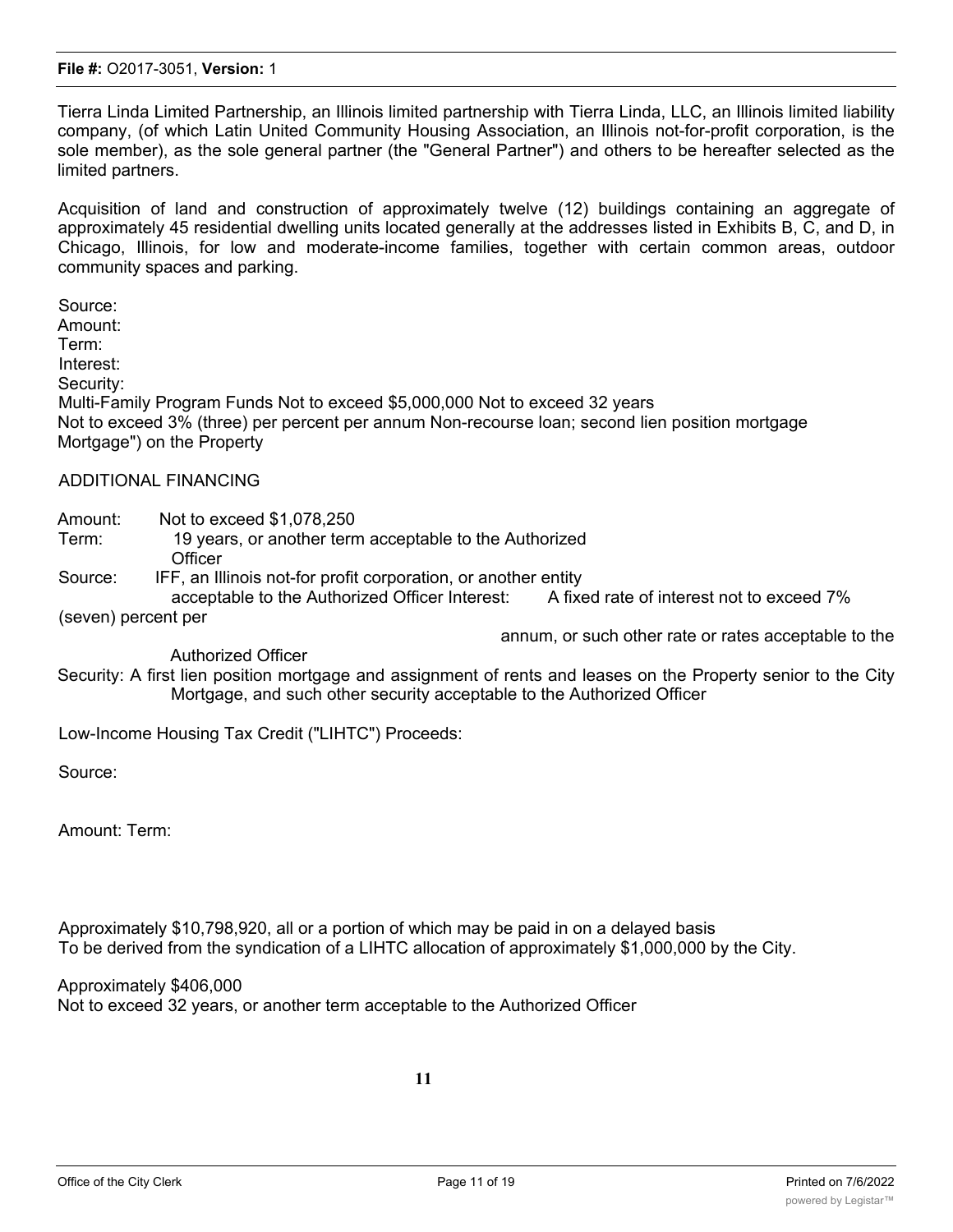Source: LUCHA, derived from the proceeds of the transfer of Donation Tax Credits in connection with the Project, or another source acceptable to the Authorized Officer

Interest: A fixed rate of interest not to exceed 8% per annum, or another interest rate acceptable to the Authorized Officer

- Security: Mortgage on the Property junior to the lien of the City Mortgage
- Amount: Approximately \$100

Source: General Partner, or another source acceptable to the Authorized Officer

### **EXHIBIT B**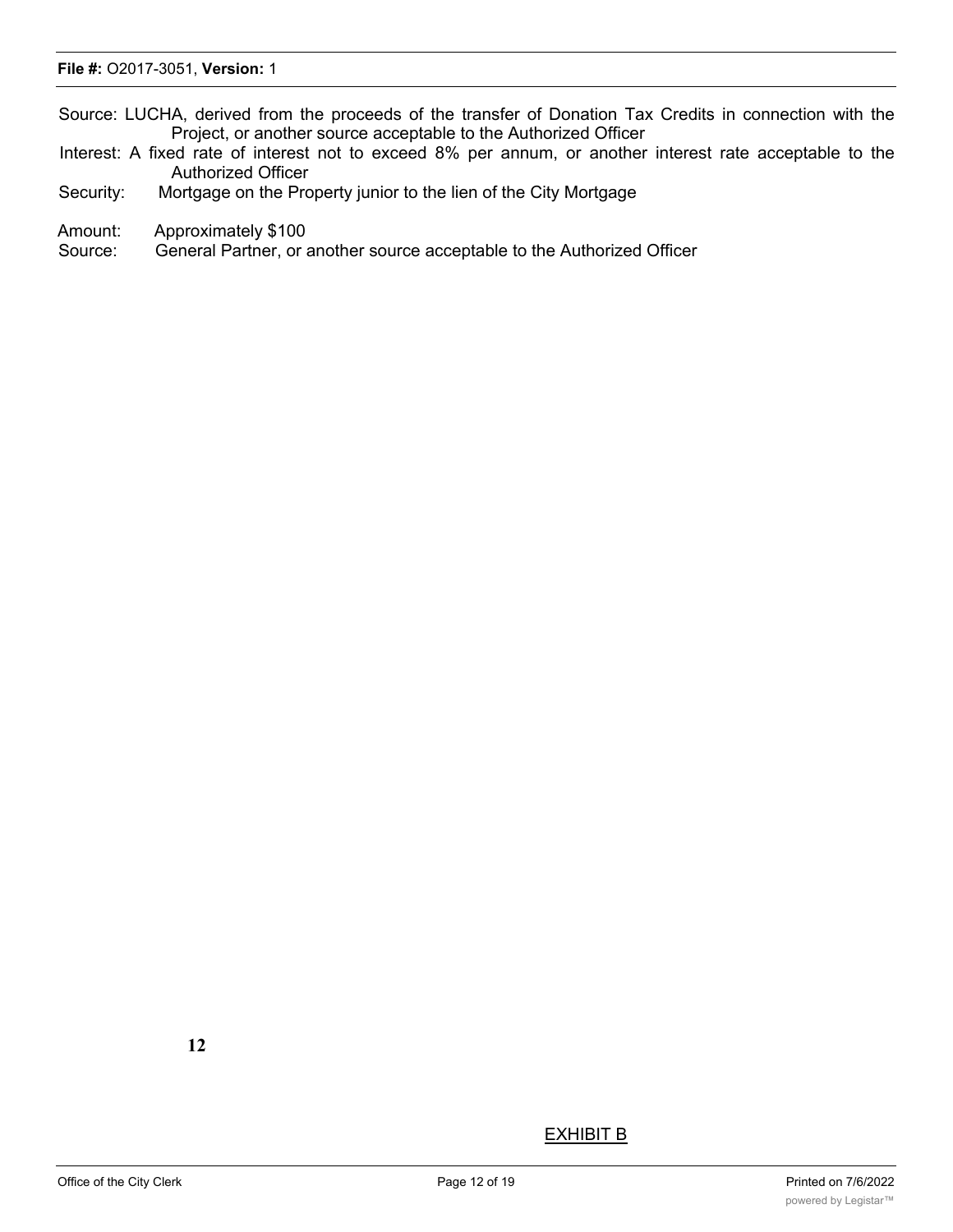#### LEGAL DESCRIPTION OF CITY PROPERTY (Subject to Final Title and Survey)

Legal Descriptions: To come

1802 N. Sawyer 1808 N. Kedzie 1810 N. Kedzie 1421 N. Artesian 3572 W. Palmer

13-35-410-035-0000 13-35-411-042-0000 13-35-411-043-0000 16-01-215-015-0000 13-35-212-014-0000

**13**

**EXHIBIT C LEGAL DESCRIPTION OF BICKERDIKE PROPERTY (Subject to**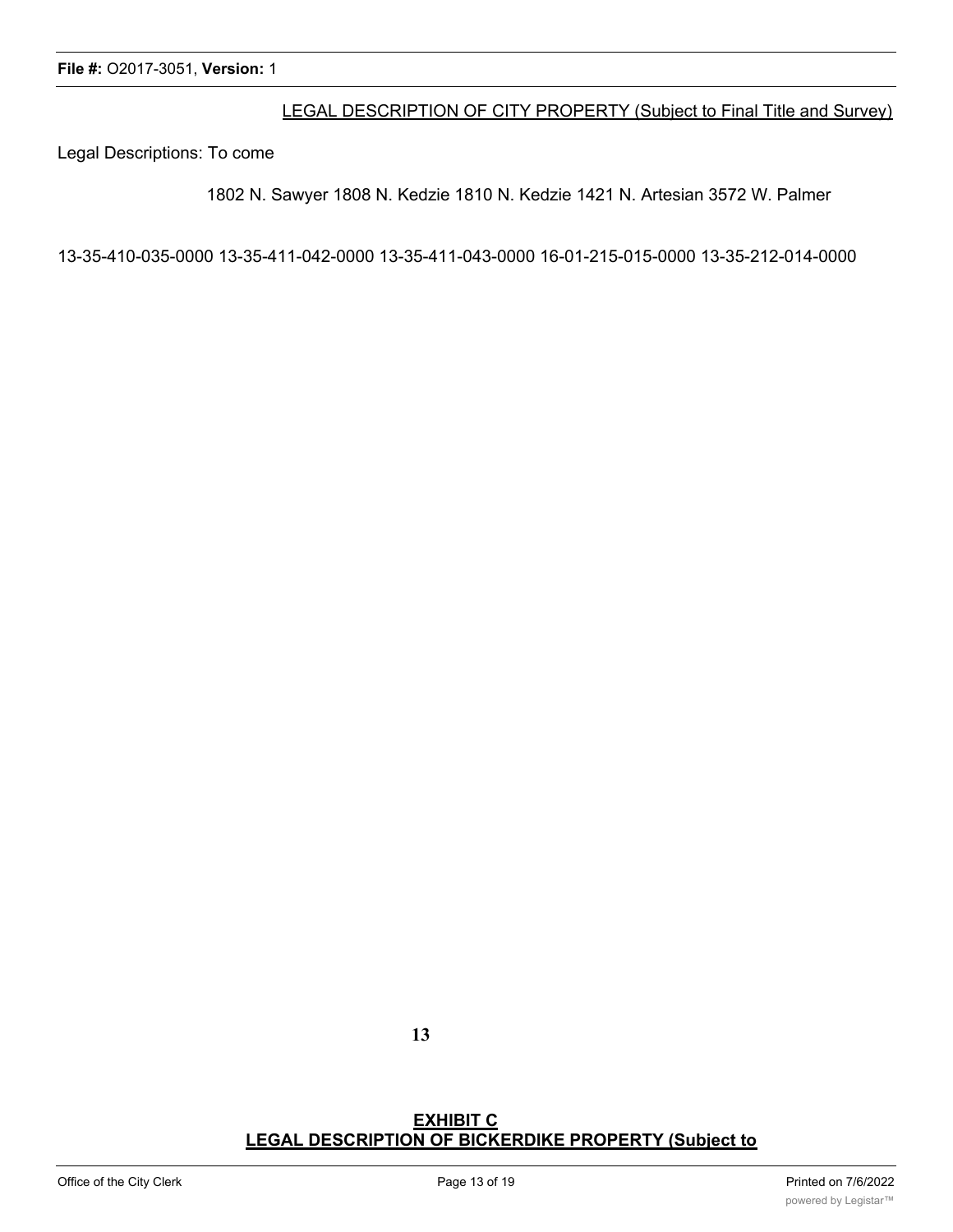#### **Final Title and Survey)**

PARCEL 1:

LOT 21 IN BLOCK 5 IN THE SUBDIVISION OF BLOCKS 4 TO 9 IN E. SIMONS SUBDIVISION OF THE SOUTHEAST % OF SECTION 35, TOWNSHIP 40 NORTH, RANGE 13 EAST OF THE THIRD PRINCIPAL MERIDIAN, IN COOK COUNTY, ILLINOIS.

COMMONLY KNOWN AS: 1929 NORTH DRAKE AVENUE, CHICAGO, IL 60647 PERMANENT INDEX NUMBER: 13-35-401-016-0000

PARCEL 2:

THE NORTH 27 FEET OF THE EAST 177 FEET OF BLOCK 10 IN E. SIMON'S SUBDIVISION OF THE SOUTHEAST % OF SECTION 35, TOWNSHIP 40 NORTH, RANGE 13 EAST OF THE THIRD PRINCIPAL MERIDIAN, IN COOK COUNTY, ILLINOIS.

COMMONLY KNOWN AS: 1858 NORTH SPAULDING AVENUE, CHICAGO, IL 60647 PERMANENT INDEX NUMBER: 13-35-409-020-0000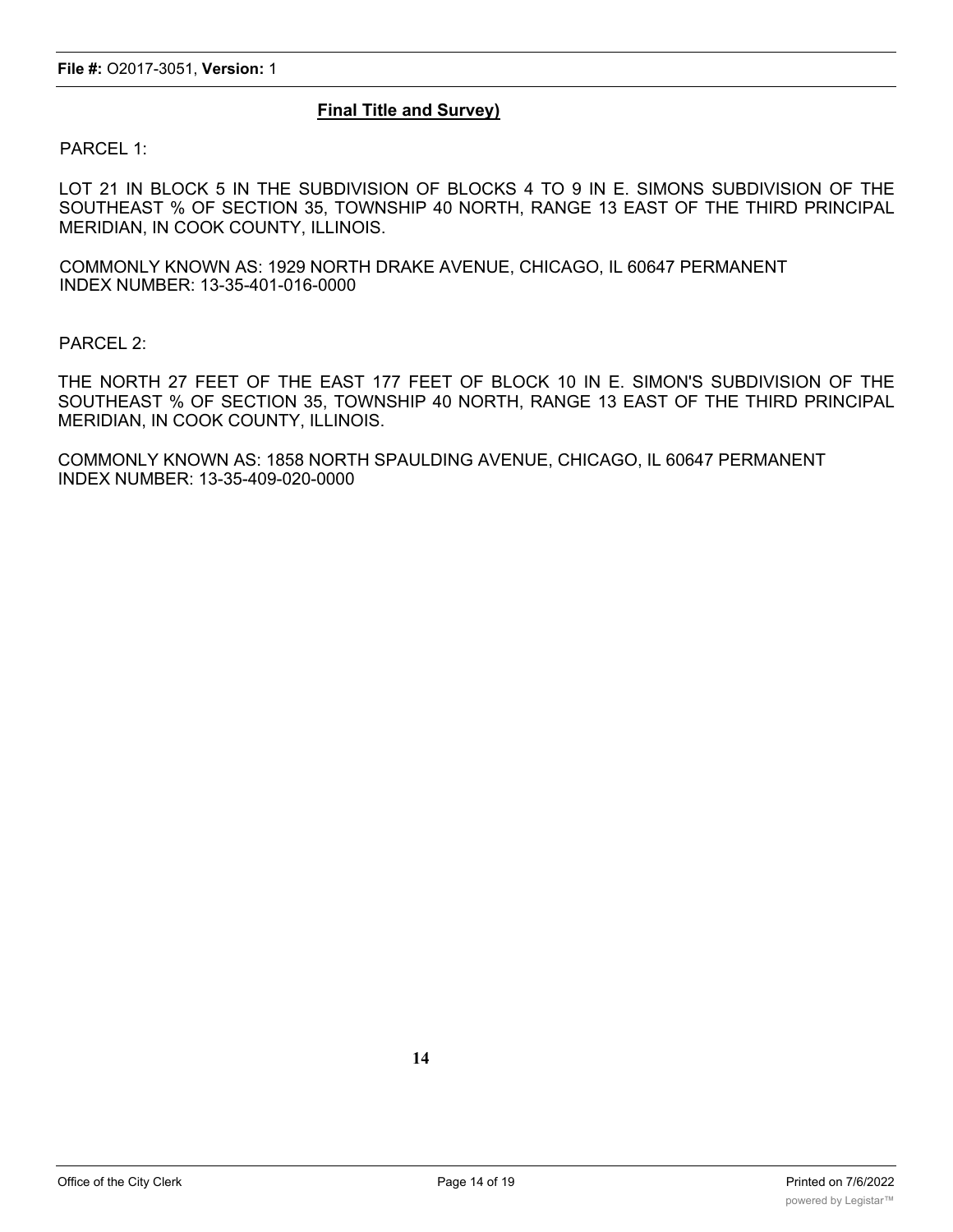# EXHIBIT D ADDRESSES OF PRIVATE PROPERTY (Subject to Final Title and Survey)

1834 N. Sawyer 1838 N. Sawyer 1822 N. Sawyer 1812 N. Drake 1649 N. Drake 1651 N. Drake 1751 N. Drake 1749 N. Drake 1757 N. Drake 3525 W. Wabansia Chicago, IL 60647 Chicago, IL 60647 Chicago, IL 60647 Chicago, IL 60647 Chicago, IL 60647 Chicago, IL 60647 Chicago, IL 60647 Chicago, IL 60647 Chicago, IL 60647 Chicago, IL 60647

**15**

# **EXHIBIT E**

### **HARVEST HOMES INFRASTRUCTURE WORK**

Improvements to, replacement of, repairs to, and paving of public infrastructure including alleys, alley aprons, sewers, streets, street curbs and public sidewalks located on, near or adjacent to each of the Harvest Homes Project sites, pursuant to standards required by the Authorized Officer.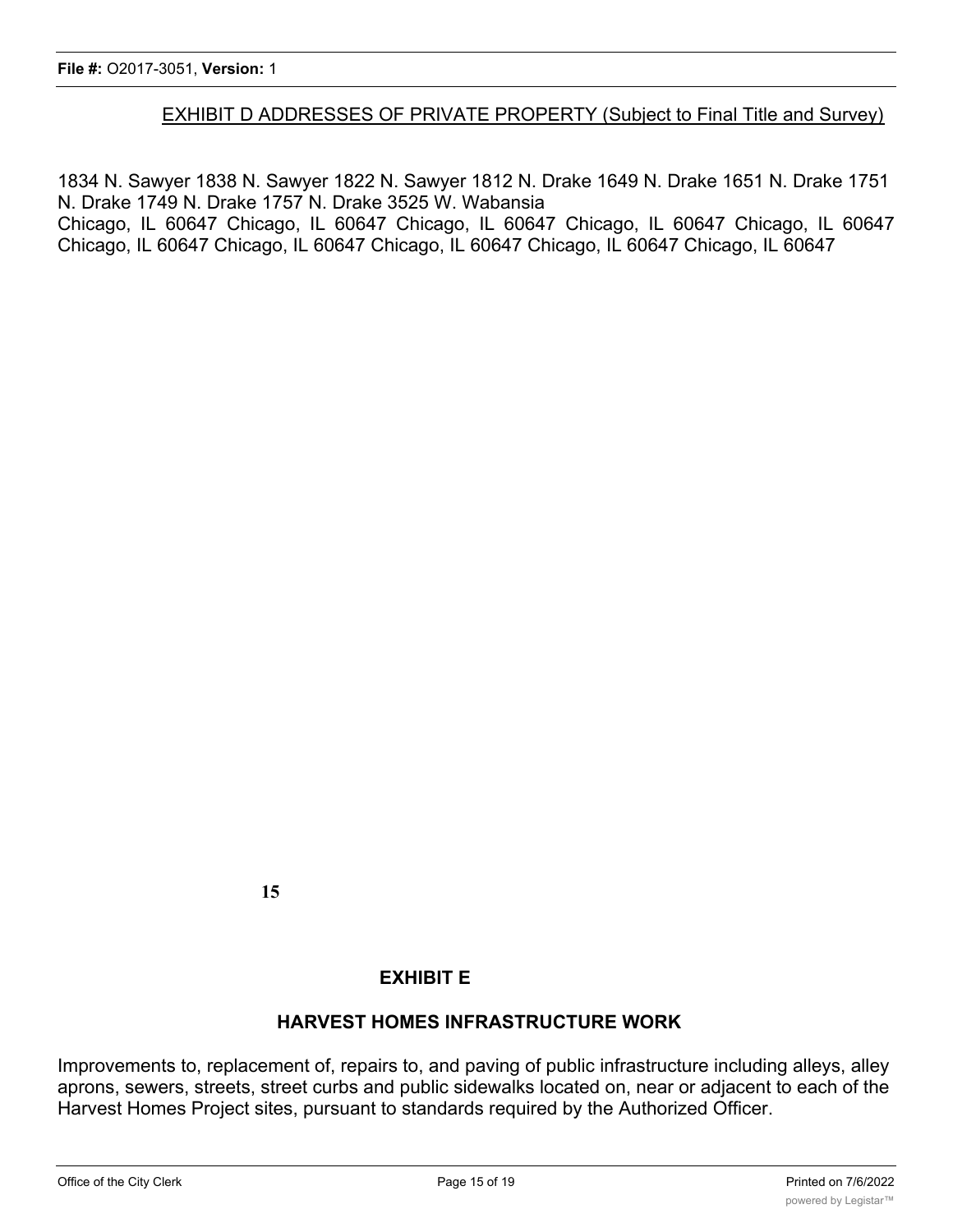**16**

# **EXHIBIT F**

# **PROJECT INFRASTRUCTURE WORK**

Improvements to, replacement of, repairs to, and paving of public infrastructure including alleys, alley aprons, sewers, streets, street curbs and public sidewalks located on, near or adjacent to each of the Project sites, pursuant to standards required by the Authorized Officer.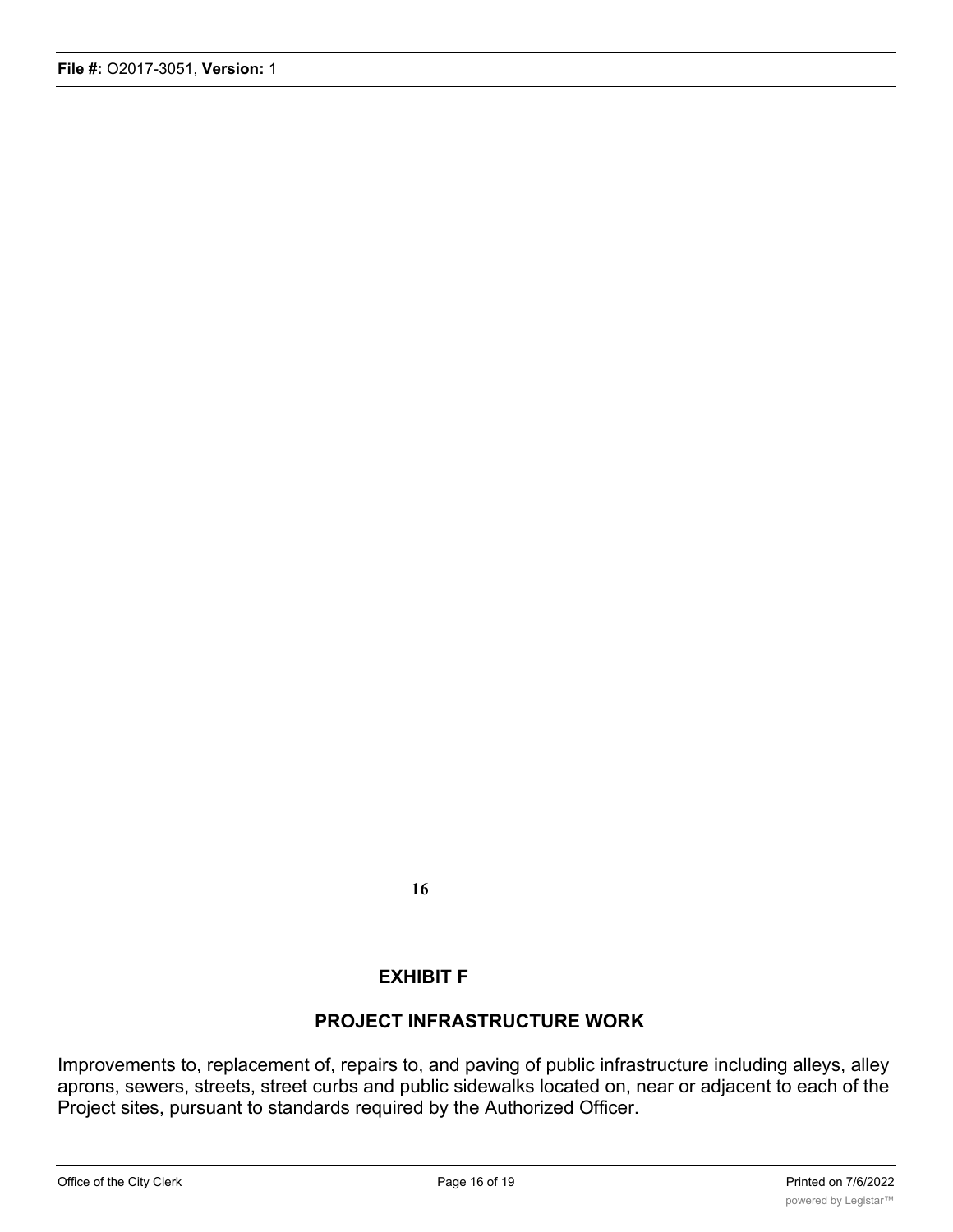**17**

OFFICE OF THE MAYOR CITY OF CHICAGO

RAHM EMANUEL MAYOR

March 29, 2017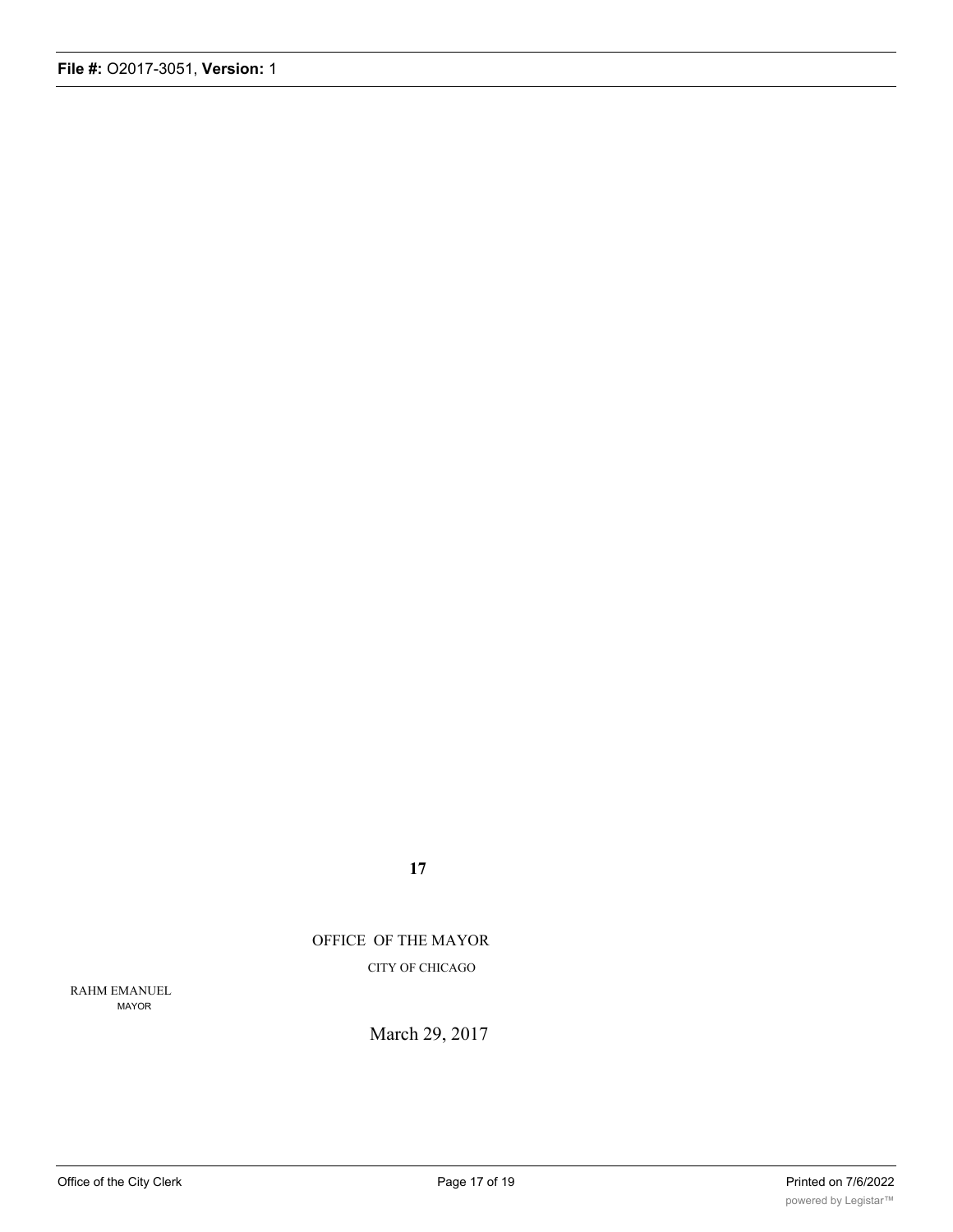# TO THE HONORABLE, THE CITY COUNCIL OF THE CITY OF CHICAGO

Ladies and Gentlemen:

At the request of the Commissioner of Planning and Development, I transmit herewith ordinances authorizing the conveyance of city-owned property, together with the execution of multi-family loan agreements.

Your favorable consideration of these ordinances will be appreciated.

Mayor

Very truly yours,

# **CHICAGO April 19.2017 To the President**

### **and Members of the City Council: Your Committee on Finance having had under**

### **consideration**

An ordinance authorizing the Commissioner of the Department of Planning and Development to enter into and execute a Loan Agreement with Tierra Linda Limited Partnership.

02017-3051

Amount of Loan not to exceed:

Having had the same under advisement, begs leave to report and recommend that your Honorable Body pass the proposed Ordinance Transmitted Herewith

**This recommendation was concurred in by**